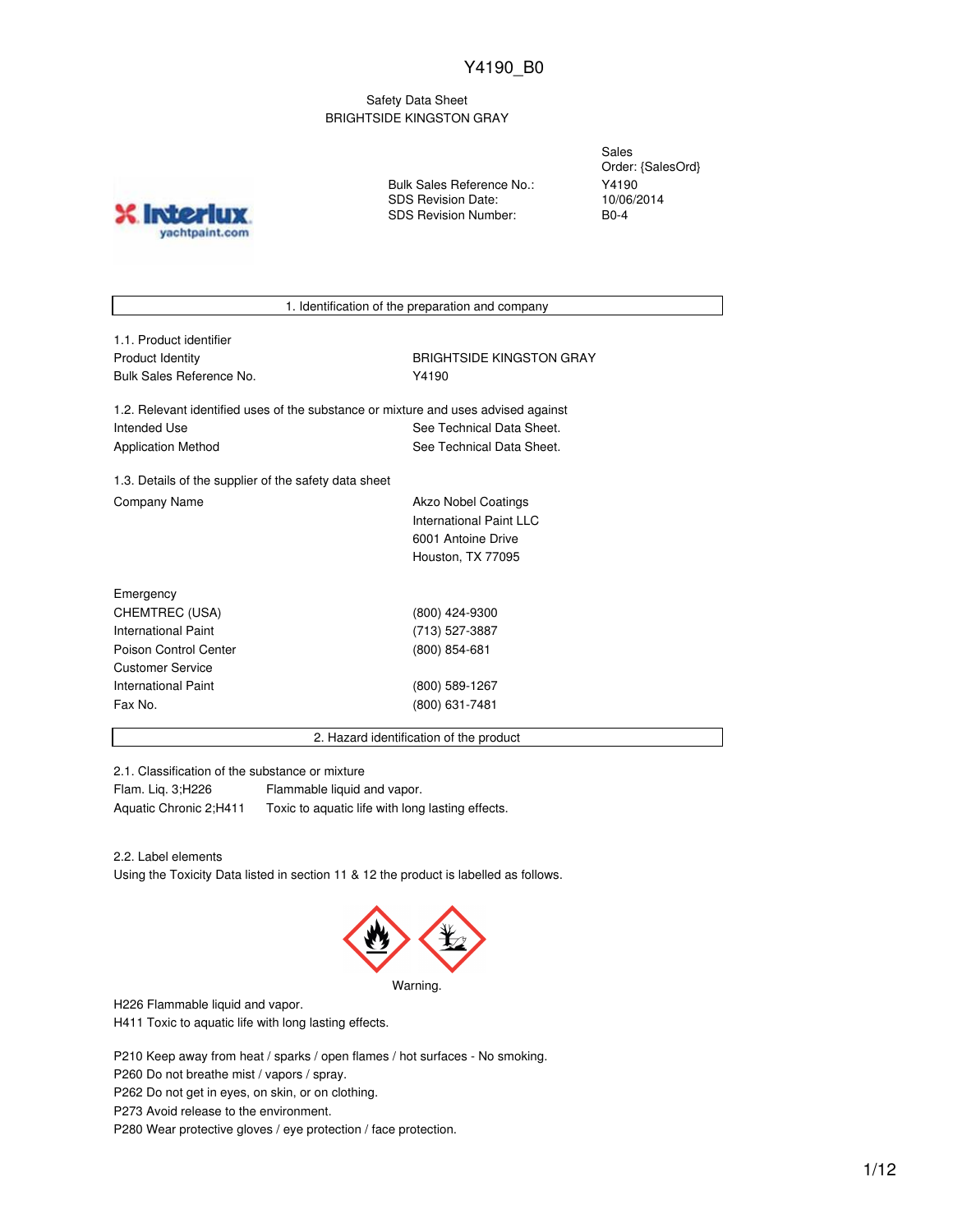P301+310 IF SWALLOWED: Immediately call a POISON CENTER or doctor/physician. P303+361+353 IF ON SKIN (or hair): Remove/Take off immediately all contaminated clothing. Rinse skin with water/shower.

P331 Do NOT induce vomiting.

P370 In case of fire: Use water spray, fog, or regular foam..

P391 Collect spillage.

P403+233 Store in a well ventilated place. Keep container tightly closed.

P501 Dispose of contents / container in accordance with local / national regulations.

HMIS Rating **Health: 2** Flammability: 2 Reactivity: 0

This product contains the following substances that present a hazard within the meaning of the relevant State and Federal Hazardous Substances regulations.

| Ingredient/Chemical<br><b>Designations</b>                                             | Weight %     | <b>GHS Classification</b>                                                                               | <b>Notes</b> |
|----------------------------------------------------------------------------------------|--------------|---------------------------------------------------------------------------------------------------------|--------------|
| Titanium dioxide<br><b>CAS Number:</b><br>0013463-67-7                                 | $25 - 50$    |                                                                                                         | [1][2]       |
| Stoddard solvent<br><b>CAS Number:</b><br>0008052-41-3                                 | $10 - 25$    | Asp. Tox. 1; H304                                                                                       | [1][2]       |
| Solvent naphtha (petroleum),<br>medium aliphatic<br><b>CAS Number:</b><br>0064742-88-7 | $10 - 25$    | Asp. Tox. 1; H304                                                                                       | $\sqrt{11}$  |
| SATURATED HYDROCARBON<br><b>CAS Number:</b><br><b>TS-KS6505</b>                        | $1.0 - 10$   | ----                                                                                                    | $[1]$        |
| Kerosene<br><b>CAS Number:</b><br>0008008-20-6                                         | $1.0 - 10$   | Asp. Tox. 1; H304                                                                                       | [1][2]       |
| Naphtha (petroleum), heavy<br>aromatic<br>CAS Number:<br>0064742-94-5                  | $1.0 - 10$   | Asp. Tox. 1; H304                                                                                       | [1]          |
| Silica, amorphous<br><b>CAS Number:</b><br>0007631-86-9                                | $1.0 - 10$   |                                                                                                         | [1][2]       |
| Aluminum hydroxide<br>CAS Number:<br>0021645-51-2                                      | $1.0 - 10$   | Eye Irrit. 2;H319<br>STOT SE 3:H335                                                                     | $[1]$        |
| Petroleum distillates,<br>hydrotreated light<br><b>CAS Number:</b><br>0064742-47-8     | $1.0 - 10$   | Asp. Tox. 1; H304                                                                                       | [1]          |
| Propylene glycol monomethyl<br>ether acetate<br>CAS Number:<br>0000108-65-6            | $1.0 - 10$   | Flam. Liq. 3;H226                                                                                       | $\sqrt{11}$  |
| Naphthalene<br><b>CAS Number:</b><br>0000091-20-3                                      | $0.10 - 1.0$ | Carc. 2:H351<br>Acute Tox. 4:H302<br><b>Aquatic Acute</b><br>1:H400<br><b>Aquatic Chronic</b><br>1;H410 | $[1][2]$     |
| Methyl ethyl ketoxime<br><b>CAS Number:</b><br>0000096-29-7                            | $0.10 - 1.0$ | Carc. 2;H351<br>Acute Tox. 4;H312<br>Eye Dam. 1;H318<br>Skin Sens. 1;H317                               | $[1]$        |

[1] Substance classified with a health or environmental hazard.

[2] Substance with a workplace exposure limit.

[3] PBT-substance or vPvB-substance.

\*The full texts of the phrases are shown in Section 16.

4. First aid measures

### 4.1. Description of first aid measures

General **Remove contaminated clothing and shoes. Get medical attention immediately. Wash** clothing before reuse. Thoroughly clean or destroy contaminated shoes.

Inhalation If inhaled, remove to fresh air. If not breathing, give artificial respiration. If breathing is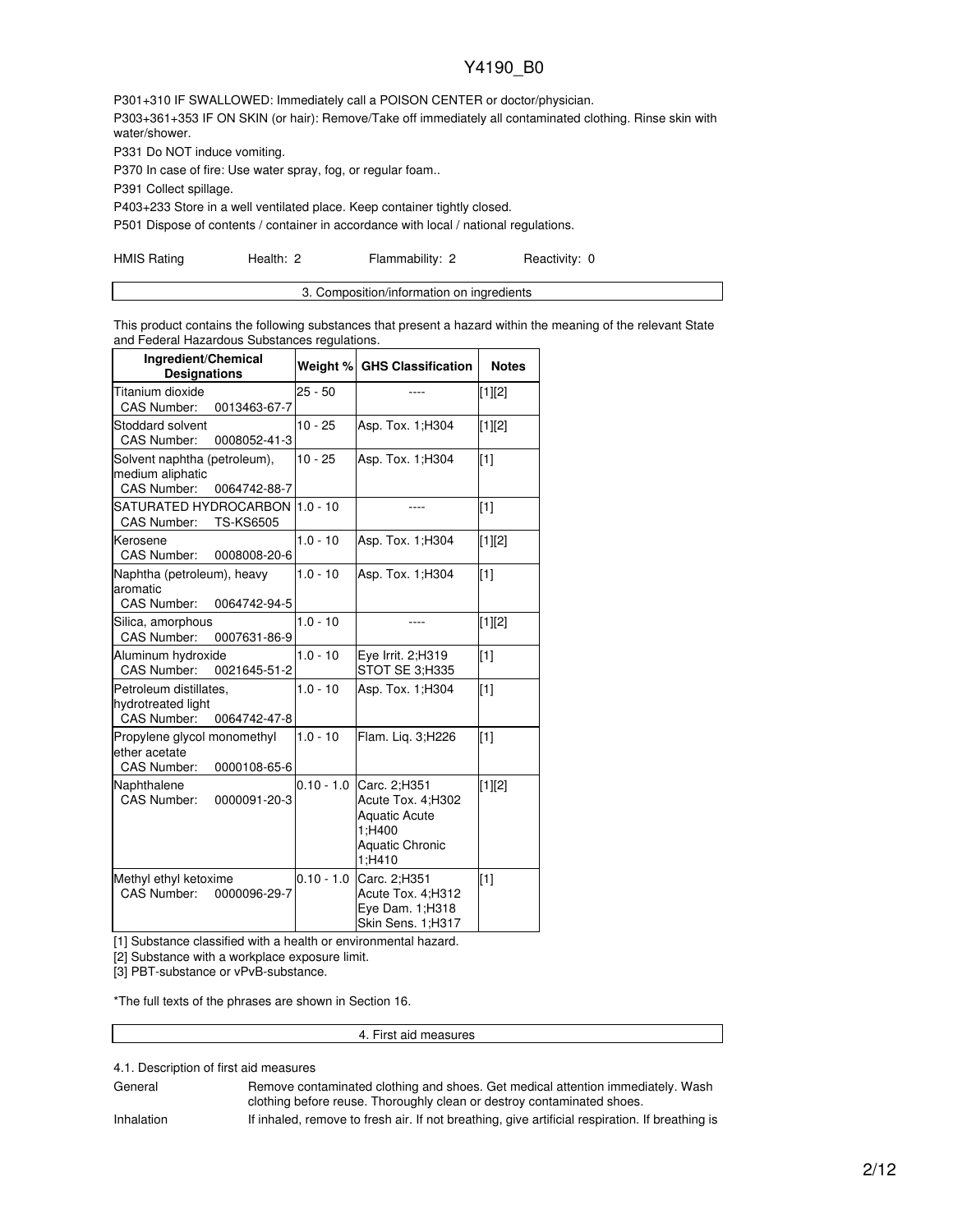|                 | difficult, give oxygen. Get medical attention immediately.                                                                                                                                                                                                                                                                                                                                                                        |
|-----------------|-----------------------------------------------------------------------------------------------------------------------------------------------------------------------------------------------------------------------------------------------------------------------------------------------------------------------------------------------------------------------------------------------------------------------------------|
| Eyes            | In case of contact, immediately flush eyes with plenty of water for at least 15 minutes.<br>Get medical attention immediately.                                                                                                                                                                                                                                                                                                    |
| Skin            | In case of contact, immediately flush skin with soap and plenty of water. Get medical<br>attention immediately.                                                                                                                                                                                                                                                                                                                   |
| Ingestion       | If swallowed, immediately contact Poison Control Center at 1-800-854-6813. DO NOT<br>induce vomiting unless instructed to do so by medical personnel. Never give anything<br>by mouth to an unconscious person.                                                                                                                                                                                                                   |
|                 | 4.2. Most important symptoms and effects, both acute and delayed                                                                                                                                                                                                                                                                                                                                                                  |
| Overview        | NOTICE: Reports have associated repeated and prolonged occupational<br>overexposure to solvents with permanent brain and nervous system damage.<br>Intentional misuse by deliberately concentrating and inhaling the contents may be<br>harmful or fatal. Avoid contact with eyes, skin and clothing.                                                                                                                             |
| Inhalation      | Harmful if inhaled. Causes lung irritation. Causes nose and throat irritation. Vapors<br>may affect the brain or nervous system causing dizziness, headache or nausea.                                                                                                                                                                                                                                                            |
| Eyes            | Risk of serious damage to eyes. Do not get in eyes. Protective equipment should be<br>selected to provide protection from exposure to the chemicals listed in Section 3 of<br>this document. Depending on the site-specific condition of use, safety glasses,<br>chemical goggles, and/or head and face protection may be required to prevent<br>contact. The equipment must be thouroughly cleaned, or discarded after each use. |
| Skin            | Causes skin irritation. May cause delayed skin irritation. May be harmful if absorbed<br>through the skin.                                                                                                                                                                                                                                                                                                                        |
| Ingestion       | Harmful if swallowed. May cause abdominal pain, nausea, vomiting, diarrhea, or<br>drowsiness.                                                                                                                                                                                                                                                                                                                                     |
| Chronic effects | Possible cancer hazard. Contains an ingredient which may cause cancer based on<br>animal data (See Section 2 and Section 15 for each ingredient). Risk of cancer<br>depends on duration and level of exposure.                                                                                                                                                                                                                    |

#### 5. Fire-fighting measures

#### 5.1. Extinguishing media

CAUTION: This product has a very low flashpoint. Use of water spray when fighting fire may be inefficient. SMALL FIRES: Use dry chemical, CO2, water spray or alcohol-resistant foam. LARGE FIRES: Use water spray, fog, or alcohol-resistant foam. Do not use straight streams. Move containers from fire area if you can do so without risk. Runoff from fire control may cause pollution. Dike fire control water for later disposal. Do not scatter the material.

5.2. Special hazards arising from the substance or mixture

May produce hazardous fumes when heated to decomposition as in welding. Fumes may produce Carbon Dioxide and Carbon Monoxide.

5.3. Advice for fire-fighters

Cool closed containers exposed to fire by spraying them with water. Do not allow run off water and contaminants from fire fighting to enter drains or water courses.

ERG Guide No.

6. Accidental release measures

6.1. Personal precautions, protective equipment and emergency procedures

ELIMINATE ALL IGNITION SOURCES (no smoking, flares, sparks or flames in immediate area). Use only non-sparking equipment to handle spilled material and absorbent. Do not touch or walk through spilled material. Stop leak if you can do so without risk. Prevent entry into waterways, sewers, basements or confined areas. A vapor suppressing foam may be used to reduce vapors. Absorb or cover with dry earth, sand, or other non-combustible material and transfer to containers. Use non-sparking tools to collect absorbed material.

6.2. Environmental precautions

Do not allow spills to enter drains or watercourses.

6.3. Methods and material for containment and cleaning up

CALL CHEMTREC at (800)-424-9300 for emergency response. Isolate spill or leak area immediately for at least 25 to 50 meters (80 to 160 feet) in all directions. Keep unauthorized personnel away. Stay upwind. Keep out of low areas. Ventilate closed spaces before entering. LARGE SPILLS: Consider initial downwind evacuation for at least 300 meters (1000 feet).

7. Handling and storage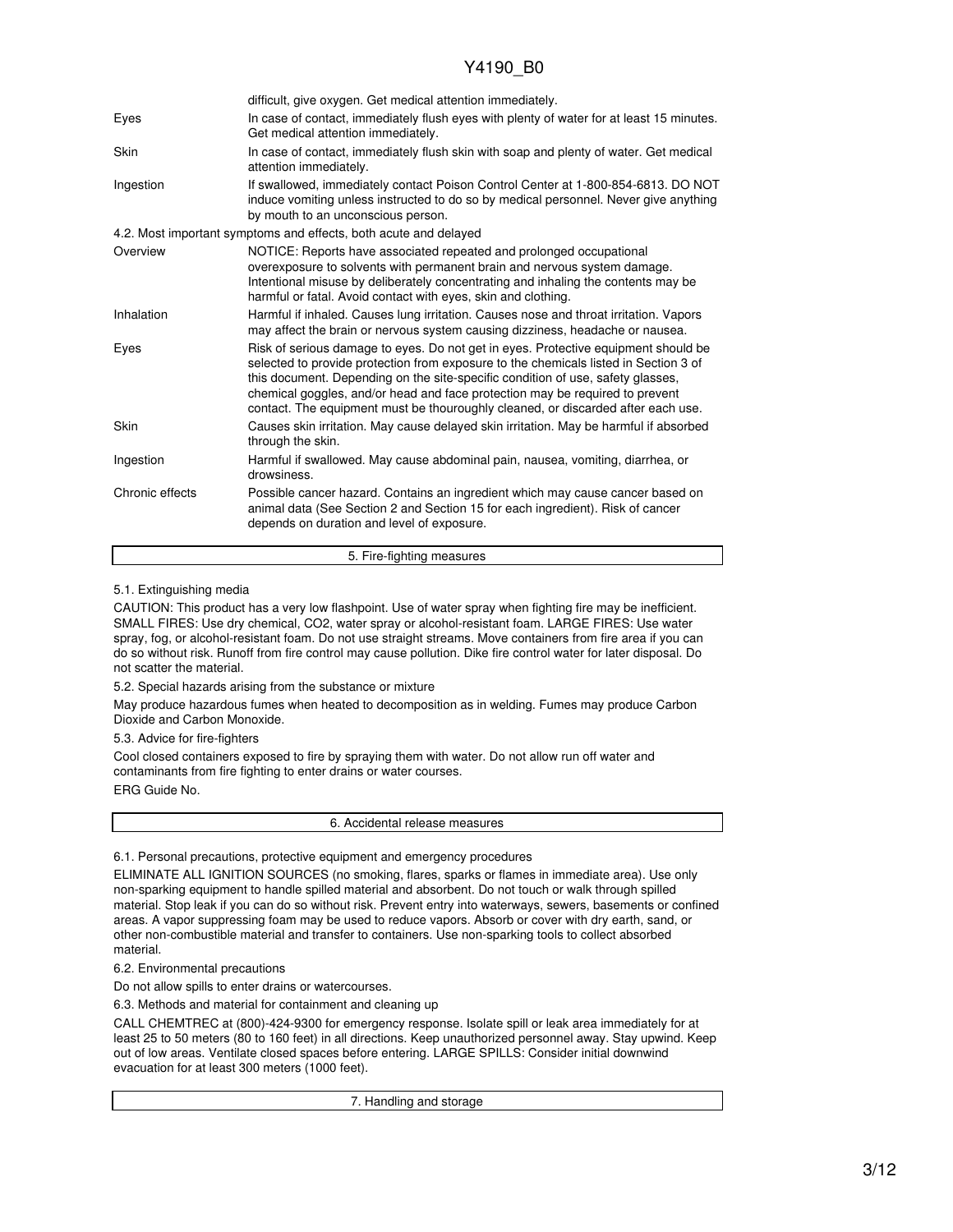7.1. Precautions for safe handling Handling Vapors may cause flash fire or ignite explosively.

In Storage Keep away from heat, sparks and flame.

7.2. Conditions for safe storage, including any incompatibilities Store between 40-100F (4-38C). Do not get in eyes, on skin or clothing. Strong oxidizing agents. Do not smoke. Extinguish all flames and pilot lights, and turn off stoves, heaters, electric motors and other sources of ignition during use and until all vapors are gone.

7.3. Specific end use(s) Close container after each use.

Wash thoroughly after handling.

Prevent build-up of vapors by opening all windows and doors to achieve cross-ventilation.

|                          |                                                           | Exposure      |                                                                                                |
|--------------------------|-----------------------------------------------------------|---------------|------------------------------------------------------------------------------------------------|
| CAS No.                  | Ingredient                                                | <b>Source</b> | Value                                                                                          |
| 0000091-20-3 Naphthalene |                                                           | OSHA          | 10 ppm TWA; 50 mg/m3 TWA15 ppm STEL; 75<br>mg/m3 STEL                                          |
|                          |                                                           | <b>ACGIH</b>  | 10 ppm TWA15 ppm STEL                                                                          |
|                          |                                                           | <b>NIOSH</b>  | 10 ppm TWA; 50 mg/m3 TWA15 ppm STEL; 75<br>mg/m3 STEL250 ppm IDLH                              |
|                          |                                                           | Supplier      |                                                                                                |
|                          |                                                           | OHSA,<br>CAN  | 10 ppm TWA15 ppm STEL                                                                          |
|                          |                                                           | Mexico        | 10 ppm TWA LMPE-PPT; 50 mg/m3 TWA<br>LMPE-PPT15 ppm STEL [LMPE-CT]; 75 mg/m3<br>STEL [LMPE-CT] |
|                          |                                                           | <b>Brazil</b> |                                                                                                |
|                          | 0000096-29-7 Methyl ethyl ketoxime                        | <b>OSHA</b>   |                                                                                                |
|                          |                                                           | <b>ACGIH</b>  |                                                                                                |
|                          |                                                           | <b>NIOSH</b>  |                                                                                                |
|                          |                                                           | Supplier      |                                                                                                |
|                          |                                                           | OHSA,<br>CAN  |                                                                                                |
|                          |                                                           | Mexico        |                                                                                                |
|                          |                                                           | <b>Brazil</b> |                                                                                                |
|                          | 0000108-65-6 Propylene glycol monomethyl<br>ether acetate | <b>OSHA</b>   |                                                                                                |
|                          |                                                           | <b>ACGIH</b>  |                                                                                                |
|                          |                                                           | <b>NIOSH</b>  |                                                                                                |
|                          |                                                           | Supplier      |                                                                                                |
|                          |                                                           | OHSA.<br>CAN  | 50 ppm TWA; 270 mg/m3 TWA                                                                      |
|                          |                                                           | Mexico        |                                                                                                |
|                          |                                                           | <b>Brazil</b> |                                                                                                |
|                          | 0007631-86-9 Silica, amorphous                            | <b>OSHA</b>   |                                                                                                |
|                          |                                                           | <b>ACGIH</b>  |                                                                                                |
|                          |                                                           | <b>NIOSH</b>  | 6 mg/m3 TWA3000 mg/m3 IDLH                                                                     |
|                          |                                                           | Supplier      |                                                                                                |
|                          |                                                           | OHSA,         |                                                                                                |
|                          |                                                           | CAN           |                                                                                                |

### 8.1. Control parameters

8. Exposure controls and personal protection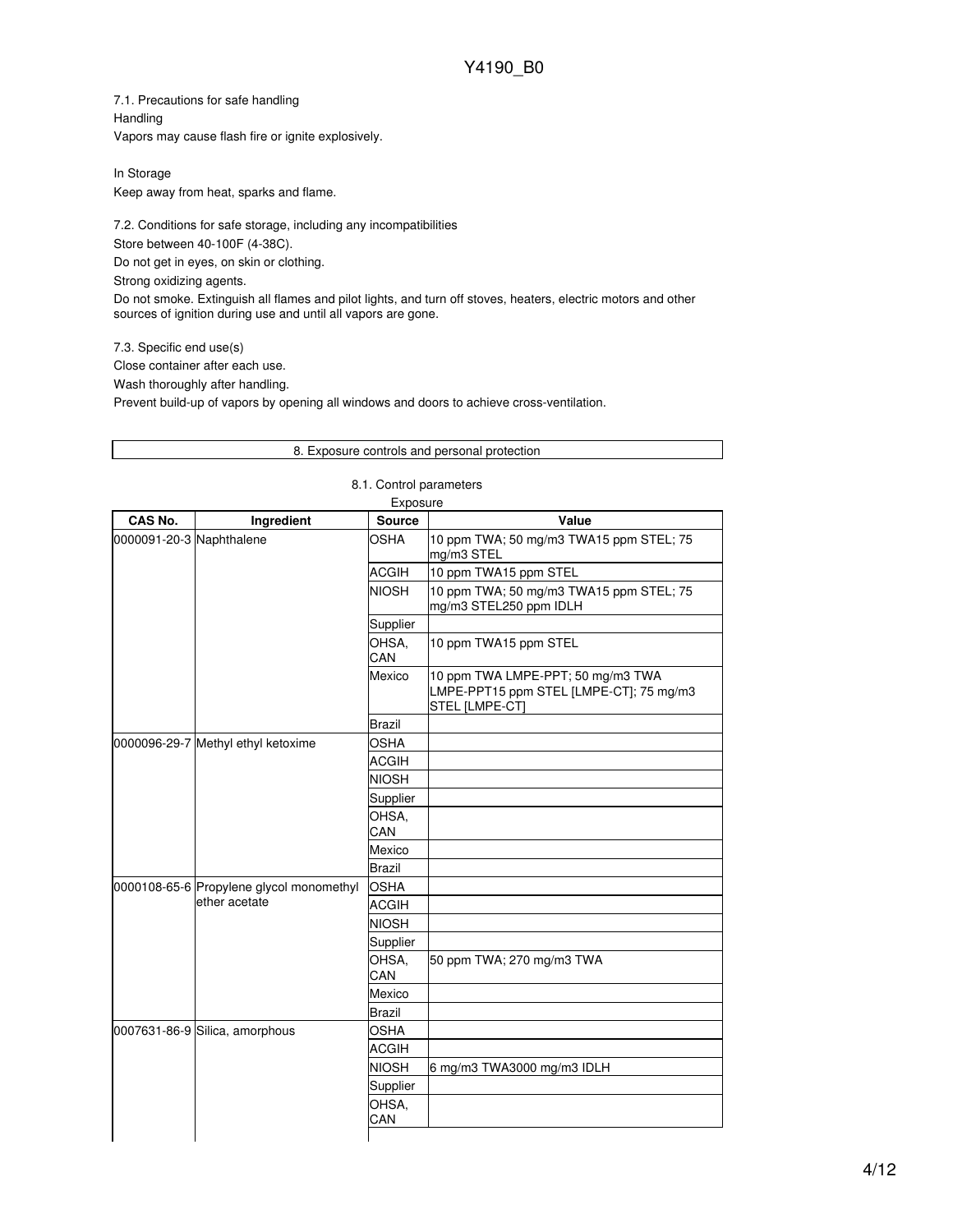Y4190\_B0

|                       |                                           | Mexico        |                                                                                                    |
|-----------------------|-------------------------------------------|---------------|----------------------------------------------------------------------------------------------------|
|                       |                                           | Brazil        |                                                                                                    |
|                       |                                           | OSHA          |                                                                                                    |
| 0008008-20-6 Kerosene |                                           | <b>ACGIH</b>  | 200 mg/m3 TWA (application restricted to conditions                                                |
|                       |                                           |               | in which there are negligible aerosol expos                                                        |
|                       |                                           | <b>NIOSH</b>  | 100 mg/m3 TWA                                                                                      |
|                       |                                           | Supplier      |                                                                                                    |
|                       |                                           | OHSA,<br>CAN  | 200 mg/m3 TWA (restricted to conditions where<br>there is negligible aerosol exposure, as total hy |
|                       |                                           | Mexico        |                                                                                                    |
|                       |                                           | Brazil        |                                                                                                    |
|                       | 0008052-41-3 Stoddard solvent             | OSHA          | 500 ppm TWA; 2900 mg/m3 TWA                                                                        |
|                       |                                           | ACGIH         | 100 ppm TWA                                                                                        |
|                       |                                           | NIOSH         | 350 mg/m3 TWA1800 mg/m3 Ceiling (15 min)20000                                                      |
|                       |                                           |               | mg/m3 IDLH                                                                                         |
|                       |                                           | Supplier      |                                                                                                    |
|                       |                                           | OHSA,<br>CAN  | 525 mg/m3 TWA (140C Flash aliphatic solvent)                                                       |
|                       |                                           | Mexico        | 100 ppm TWA LMPE-PPT; 523 mg/m3 TWA                                                                |
|                       |                                           |               | LMPE-PPT200 ppm STEL [LMPE-CT]; 1050 mg/m3<br>STEL [LMPE-CT]                                       |
|                       |                                           | <b>Brazil</b> |                                                                                                    |
|                       | 0013463-67-7 Titanium dioxide             |               |                                                                                                    |
|                       |                                           | <b>OSHA</b>   | 15 mg/m3 TWA (total dust)                                                                          |
|                       |                                           | <b>ACGIH</b>  | 10 mg/m3 TWA                                                                                       |
|                       |                                           | <b>NIOSH</b>  | 5000 mg/m3 IDLH                                                                                    |
|                       |                                           | Supplier      |                                                                                                    |
|                       |                                           | OHSA,<br>CAN  | 10 mg/m3 TWA                                                                                       |
|                       |                                           | Mexico        | 10 mg/m3 TWA LMPE-PPT (as Ti)20 mg/m3 STEL<br>[LMPE-CT] (as Ti)                                    |
|                       |                                           | Brazil        |                                                                                                    |
|                       | 0021645-51-2 Aluminum hydroxide           | <b>OSHA</b>   |                                                                                                    |
|                       |                                           | <b>ACGIH</b>  |                                                                                                    |
|                       |                                           | <b>NIOSH</b>  |                                                                                                    |
|                       |                                           | Supplier      |                                                                                                    |
|                       |                                           | OHSA,         |                                                                                                    |
|                       |                                           | CAN           |                                                                                                    |
|                       |                                           | Mexico        |                                                                                                    |
|                       |                                           | Brazil        |                                                                                                    |
|                       | 0064742-47-8 Petroleum distillates,       | OSHA          |                                                                                                    |
|                       | hydrotreated light                        | <b>ACGIH</b>  |                                                                                                    |
|                       |                                           | <b>NIOSH</b>  |                                                                                                    |
|                       |                                           |               |                                                                                                    |
|                       |                                           | Supplier      |                                                                                                    |
|                       |                                           | OHSA,<br>CAN  |                                                                                                    |
|                       |                                           | Mexico        |                                                                                                    |
|                       |                                           |               |                                                                                                    |
|                       |                                           | Brazil        |                                                                                                    |
|                       | 0064742-88-7 Solvent naphtha (petroleum), | <b>OSHA</b>   |                                                                                                    |
|                       | medium aliphatic                          | <b>ACGIH</b>  |                                                                                                    |
|                       |                                           | <b>NIOSH</b>  |                                                                                                    |
|                       |                                           | Supplier      |                                                                                                    |
|                       |                                           | OHSA,         |                                                                                                    |
|                       |                                           | CAN           |                                                                                                    |
|                       |                                           | Mexico        |                                                                                                    |
|                       |                                           | <b>Brazil</b> |                                                                                                    |
|                       | 0064742-94-5 Naphtha (petroleum), heavy   | <b>OSHA</b>   |                                                                                                    |
|                       | aromatic                                  | <b>ACGIH</b>  |                                                                                                    |
|                       |                                           | <b>NIOSH</b>  |                                                                                                    |
|                       |                                           | Supplier      |                                                                                                    |
|                       |                                           |               |                                                                                                    |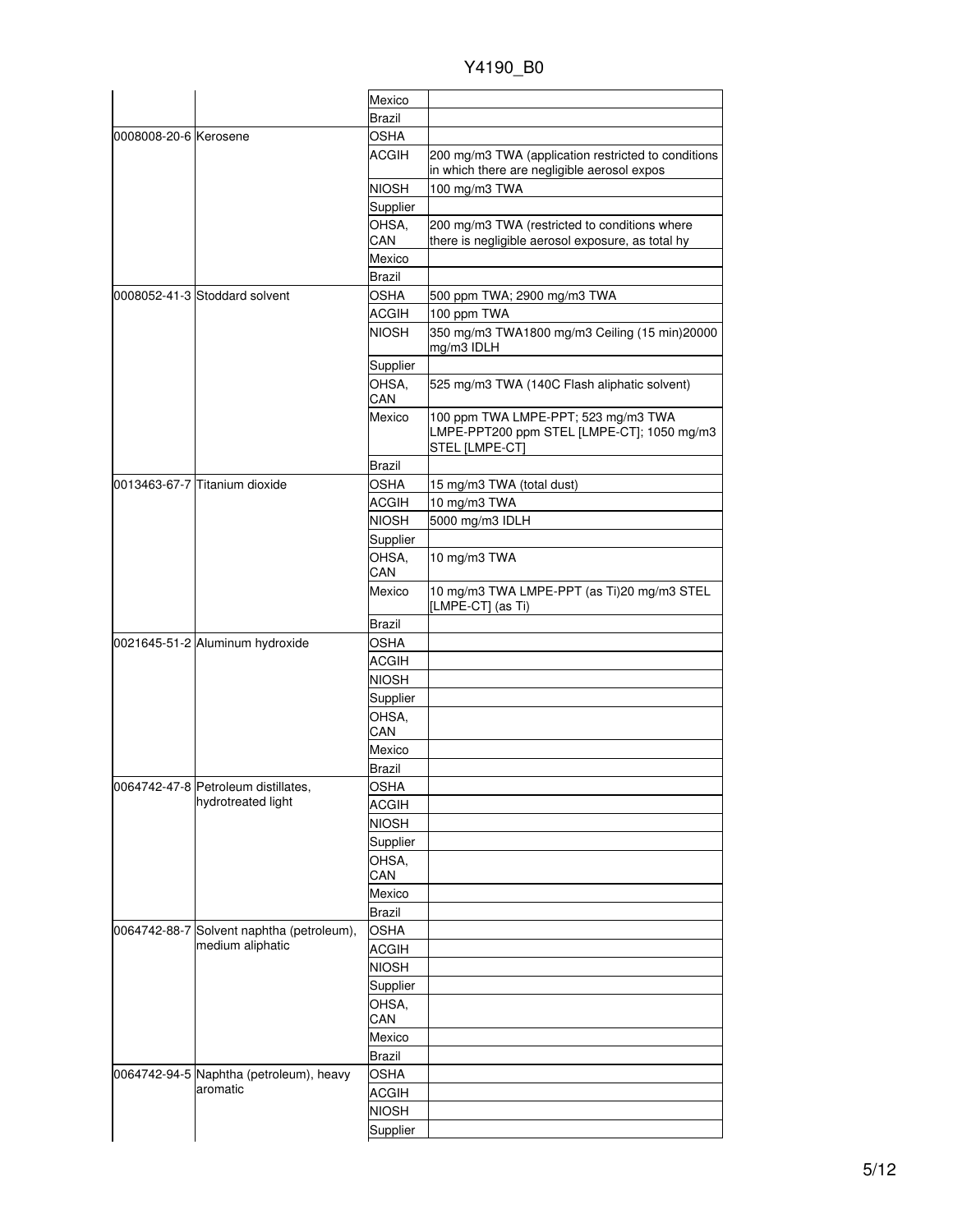|                    |                  | OHSA,<br>CAN  |  |
|--------------------|------------------|---------------|--|
|                    |                  | Mexico        |  |
|                    |                  | <b>Brazil</b> |  |
| <b>TS-KS6505</b>   | <b>SATURATED</b> | <b>OSHA</b>   |  |
| <b>HYDROCARBON</b> |                  | <b>ACGIH</b>  |  |
|                    |                  | <b>NIOSH</b>  |  |
|                    |                  | Supplier      |  |
|                    |                  | OHSA,<br>CAN  |  |
|                    |                  | Mexico        |  |
|                    |                  | <b>Brazil</b> |  |

| <b>Health Data</b>       |                                                               |               |                                                       |  |
|--------------------------|---------------------------------------------------------------|---------------|-------------------------------------------------------|--|
| CAS No.                  | Ingredient                                                    | <b>Source</b> | Value                                                 |  |
| 0000091-20-3 Naphthalene |                                                               | <b>NIOSH</b>  | Hemolysis and eye irritation that causes<br>cataracts |  |
|                          | 0000096-29-7 Methyl ethyl ketoxime                            | <b>NIOSH</b>  |                                                       |  |
|                          | 0000108-65-6 Propylene glycol monomethyl ether<br>acetate     | <b>NIOSH</b>  |                                                       |  |
|                          | 0007631-86-9 Silica, amorphous                                | <b>NIOSH</b>  |                                                       |  |
| 0008008-20-6 Kerosene    |                                                               | <b>NIOSH</b>  | Eve nose                                              |  |
|                          | 0008052-41-3 Stoddard solvent                                 | <b>NIOSH</b>  | Eye nose                                              |  |
|                          | l0013463-67-7 Titanium dioxide                                | <b>NIOSH</b>  | Lung tumors in animals                                |  |
|                          | 0021645-51-2 Aluminum hydroxide                               | <b>NIOSH</b>  |                                                       |  |
|                          | 0064742-47-8 Petroleum distillates, hydrotreated light        | <b>NIOSH</b>  |                                                       |  |
|                          | 0064742-88-7 Solvent naphtha (petroleum), medium<br>aliphatic | <b>NIOSH</b>  |                                                       |  |
|                          | 0064742-94-5 Naphtha (petroleum), heavy aromatic              | <b>NIOSH</b>  |                                                       |  |
| ITS-KS6505               | <b>SATURATED HYDROCARBON</b>                                  | <b>NIOSH</b>  |                                                       |  |

| CAS No.                  | Ingredient                         | <b>Source</b> | Value                                                                  |
|--------------------------|------------------------------------|---------------|------------------------------------------------------------------------|
| 0000091-20-3 Naphthalene |                                    | OSHA          | Select Carcinogen: Yes                                                 |
|                          |                                    | <b>NTP</b>    | Known: No; Suspected: Yes                                              |
|                          |                                    | <b>IARC</b>   | Group 1: No: Group 2a: No: Group 2b: Yes: Group 3: No:<br>Group 4: No: |
|                          | 0000096-29-7 Methyl ethyl ketoxime | OSHA          | Select Carcinogen: No                                                  |
|                          |                                    | <b>NTP</b>    | Known: No; Suspected: No                                               |
|                          |                                    | <b>IARC</b>   | Group 1: No; Group 2a: No; Group 2b: No; Group 3: No;<br>Group 4: No;  |
|                          | 0000108-65-6 Propylene glycol      | OSHA          | Select Carcinogen: No                                                  |
|                          | monomethyl ether                   | <b>NTP</b>    | Known: No; Suspected: No                                               |
|                          | acetate                            | <b>IARC</b>   | Group 1: No; Group 2a: No; Group 2b: No; Group 3: No;<br>Group 4: No:  |
|                          | 0007631-86-9 Silica, amorphous     | OSHA          | Select Carcinogen: No                                                  |
|                          |                                    | <b>NTP</b>    | Known: No; Suspected: No                                               |
|                          |                                    | <b>IARC</b>   | Group 1: No; Group 2a: No; Group 2b: No; Group 3: Yes;<br>Group 4: No; |
| 0008008-20-6 Kerosene    |                                    | OSHA          | Select Carcinogen: No                                                  |
|                          |                                    | <b>NTP</b>    | Known: No; Suspected: No                                               |
|                          |                                    | <b>IARC</b>   | Group 1: No; Group 2a: No; Group 2b: No; Group 3: No;<br>Group 4: No;  |
|                          | 0008052-41-3 Stoddard solvent      | OSHA          | Select Carcinogen: No                                                  |
|                          |                                    | NTP           | Known: No; Suspected: No                                               |
|                          |                                    | <b>IARC</b>   | Group 1: No; Group 2a: No; Group 2b: No; Group 3: No;<br>Group 4: No:  |
|                          | l0013463-67-7 lTitanium dioxide    | OSHA          | Select Carcinogen: Yes                                                 |
|                          |                                    | <b>NTP</b>    | Known: No; Suspected: No                                               |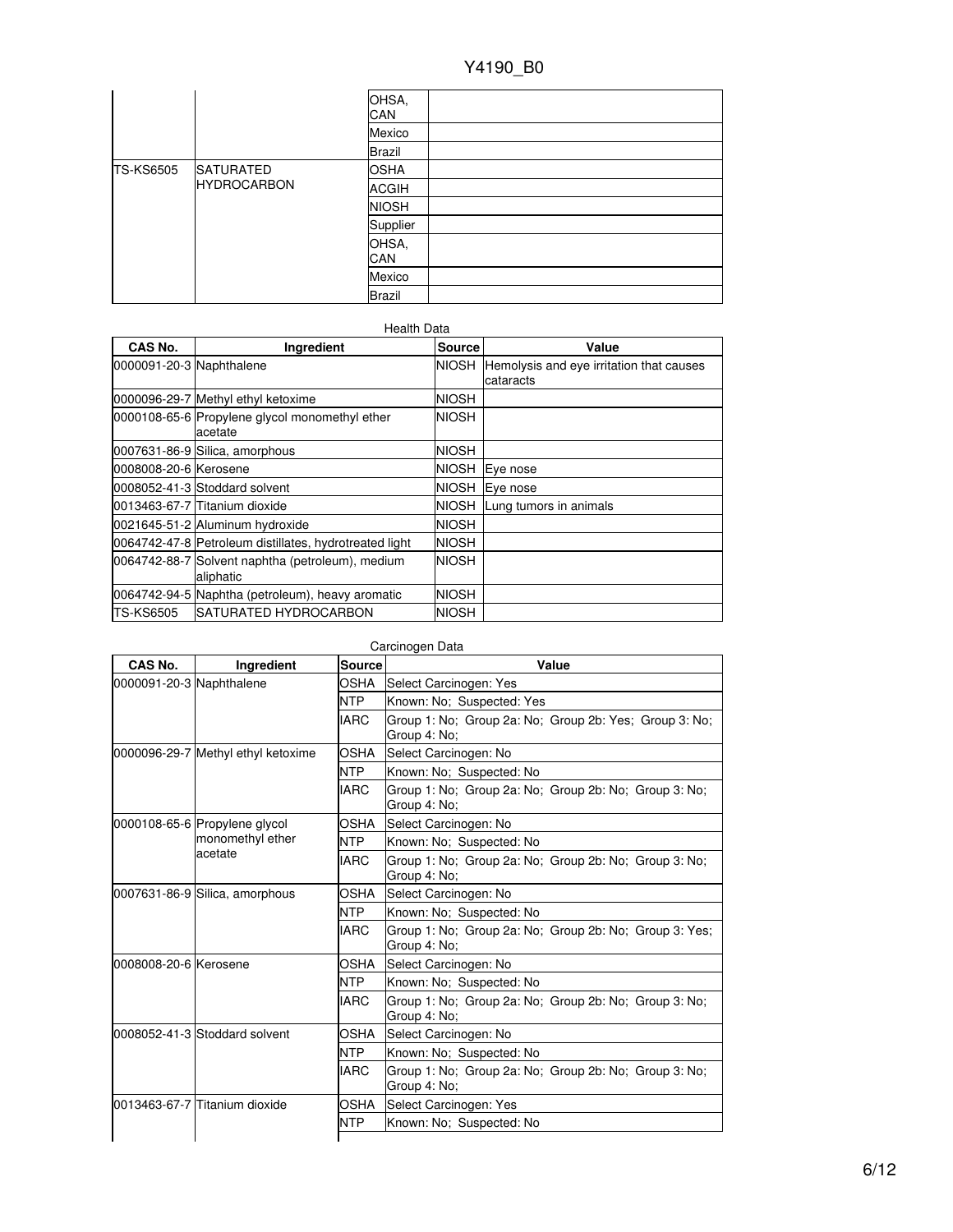|           |                                                                  | <b>IARC</b> | Group 1: No; Group 2a: No; Group 2b: Yes; Group 3: No;                |  |  |
|-----------|------------------------------------------------------------------|-------------|-----------------------------------------------------------------------|--|--|
|           |                                                                  |             | Group 4: No;                                                          |  |  |
|           | 0021645-51-2 Aluminum hydroxide                                  | OSHA        | Select Carcinogen: No                                                 |  |  |
|           |                                                                  | <b>NTP</b>  | Known: No; Suspected: No                                              |  |  |
|           |                                                                  | <b>IARC</b> | Group 1: No; Group 2a: No; Group 2b: No; Group 3: No;<br>Group 4: No; |  |  |
|           | 0064742-47-8 Petroleum distillates.                              | <b>OSHA</b> | Select Carcinogen: No                                                 |  |  |
|           | hydrotreated light                                               | <b>NTP</b>  | Known: No; Suspected: No                                              |  |  |
|           |                                                                  | <b>IARC</b> | Group 1: No; Group 2a: No; Group 2b: No; Group 3: No;<br>Group 4: No; |  |  |
|           | 0064742-88-7 Solvent naphtha<br>(petroleum), medium<br>aliphatic | OSHA        | Select Carcinogen: No                                                 |  |  |
|           |                                                                  | <b>NTP</b>  | Known: No: Suspected: No                                              |  |  |
|           |                                                                  | <b>IARC</b> | Group 1: No; Group 2a: No; Group 2b: No; Group 3: No;<br>Group 4: No: |  |  |
|           | 0064742-94-5 Naphtha (petroleum),<br>heavy aromatic              | <b>OSHA</b> | Select Carcinogen: No                                                 |  |  |
|           |                                                                  | <b>NTP</b>  | Known: No; Suspected: No                                              |  |  |
|           |                                                                  | <b>IARC</b> | Group 1: No; Group 2a: No; Group 2b: No; Group 3: No;<br>Group 4: No; |  |  |
| TS-KS6505 | <b>SATURATED</b><br><b>IHYDROCARBON</b>                          | OSHA        | Select Carcinogen: No                                                 |  |  |
|           |                                                                  | <b>NTP</b>  | Known: No; Suspected: No                                              |  |  |
|           |                                                                  | <b>IARC</b> | Group 1: No; Group 2a: No; Group 2b: No; Group 3: No;<br>Group 4: No; |  |  |

## 8.2. Exposure controls

| Respiratory                 | Select equipment to provide protection from the ingredients listed in Section 3 of this<br>document. Ensure fresh air entry during application and drying. If you experience eye<br>watering, headache or dizziness or if air monitoring demonstrates dust, vapor, or mist<br>levels are above applicable limits, wear an appropriate, properly fitted respirator<br>(NIOSH approved) during and after application. Follow respirator manufacturer's<br>directions for respirator use. FOR USERS OF 3M RESPIRATORY PROTECTION<br>ONLY: For information and assistance on 3M occupational health and safety<br>products, call OH&ESD Technical Service toll free in U.S.A. 1-800-243-4630, in<br>Canada call 1-800-267-4414. Please do not contact these numbers regarding other<br>manufacturer's respiratory protection products. 3M does not endorse the accuracy of<br>the information contained in this Material Safety Data Sheet. |
|-----------------------------|-----------------------------------------------------------------------------------------------------------------------------------------------------------------------------------------------------------------------------------------------------------------------------------------------------------------------------------------------------------------------------------------------------------------------------------------------------------------------------------------------------------------------------------------------------------------------------------------------------------------------------------------------------------------------------------------------------------------------------------------------------------------------------------------------------------------------------------------------------------------------------------------------------------------------------------------|
| Eyes                        | Avoid contact with eyes. Protective equipment should be selected to provide<br>protection from exposure to the chemicals listed in Section 3 of this document.<br>Depending on the site-specific conditions of use, safety glasses, chemical goggles,<br>and/or head and face protection may be required to prevent contact. The equipment<br>must be thoroughly cleaned, or discarded after each use.                                                                                                                                                                                                                                                                                                                                                                                                                                                                                                                                  |
| Skin                        | Protective equipment should be selected to provide protection from exposure to the<br>chemicals listed in Section 3 of this document. Depending on the site-specific<br>conditions of use, protective gloves, apron, boots, head and face protection may be<br>required to prevent contact. The equipment must be thoroughly cleaned, or discarded<br>after each use.                                                                                                                                                                                                                                                                                                                                                                                                                                                                                                                                                                   |
| <b>Engineering Controls</b> | Depending on the site-specific conditions of use, provide adequate ventilation.                                                                                                                                                                                                                                                                                                                                                                                                                                                                                                                                                                                                                                                                                                                                                                                                                                                         |
| <b>Other Work Practices</b> | Emergency eye wash fountains and safety showers should be available in the<br>immediate vicinity of any potential exposure. Use good personal hygiene practices.<br>Wash hands before eating, drinking, using toilet facilities, etc. Promptly remove soiled<br>clothing and wash clothing thoroughly before reuse. Shower after work using plenty of<br>soap and water.                                                                                                                                                                                                                                                                                                                                                                                                                                                                                                                                                                |

## 9. Physical and chemical properties

| Appearance                              | <b>Coloured Liquid</b>                  |
|-----------------------------------------|-----------------------------------------|
| Odour threshold                         | Not Measured                            |
| рH                                      | No Established Limit                    |
| Melting point / freezing point          | Not Measured                            |
| Initial boiling point and boiling range | 130 ( $^{\circ}$ C) 266 ( $^{\circ}$ F) |
| Flash Point                             | 41 (°C) 105 (°F)                        |
| Evaporation rate (Ether = $1$ )         | Not Measured                            |
| Flammability (solid, gas)               | Not Applicable                          |
|                                         |                                         |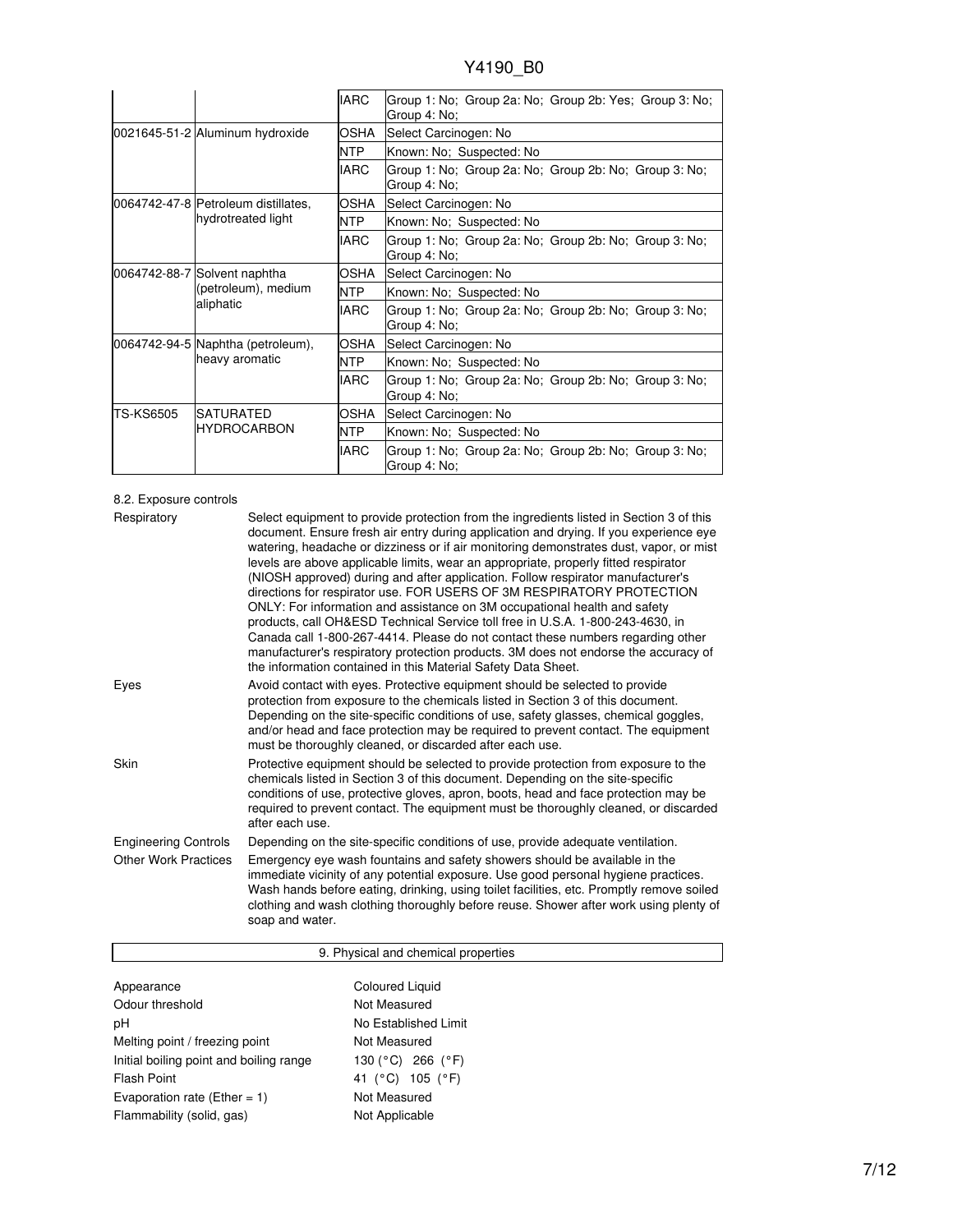| Upper/lower flammability or explosive<br>limits    | Lower Explosive Limit: .5                                                     |  |  |
|----------------------------------------------------|-------------------------------------------------------------------------------|--|--|
|                                                    | Upper Explosive Limit: No Established Limit                                   |  |  |
| vapor pressure (Pa)                                | Not Measured                                                                  |  |  |
| Vapor Density                                      | Heavier than air                                                              |  |  |
| <b>Specific Gravity</b>                            | 1.19                                                                          |  |  |
| Partition coefficient n-octanol/water (Log<br>Kow) | Not Measured                                                                  |  |  |
| Auto-ignition temperature                          | Not Measured                                                                  |  |  |
| Decomposition temperature                          | Not Measured                                                                  |  |  |
| Viscosity (cSt)                                    | No Established Limit Not Measured                                             |  |  |
| VOC $%$                                            | Refer to the Technical Data Sheet or label where information is<br>available. |  |  |

### 10. Stability and reactivity

10.1. Reactivity No data available 10.2. Chemical stability This product is stable and hazardous polymerization will not occur. Not sensitive to mechanical impact. Excessive heat and fumes generation can occur if improperly handled. 10.3. Possibility of hazardous reactions No data available 10.4. Conditions to avoid No data available 10.5. Incompatible materials Strong oxidizing agents. 10.6. Hazardous decomposition products May produce hazardous fumes when heated to decomposition as in welding. Fumes may produce Carbon

Dioxide and Carbon Monoxide.

11. Toxicological information

Acute toxicity

NOTICE: Reports have associated repeated and prolonged occupational overexposure to solvents with permanent brain and nervous system damage. Intentional misuse by deliberately concentrating and inhaling the contents may be harmful or fatal.

| Ingredient                                                      | Oral LD50,<br>mg/kg              | Skin LD50,<br>mg/kg                    | Inhalation<br>Vapor LD50.<br>mg/L/4hr | Inhalation<br>Dust/Mist LD50,<br>mg/L/4hr |
|-----------------------------------------------------------------|----------------------------------|----------------------------------------|---------------------------------------|-------------------------------------------|
| Titanium dioxide - (13463-67-7)                                 | 10,000.00, Rat<br>- Category: NA | 10,000.00,<br>Rabbit -<br>Category: NA | No data<br>available                  | 6.82, Rat -<br>Category: NA               |
| Stoddard solvent - (8052-41-3)                                  | No data<br>available             | No data<br>available                   | No data<br>available                  | No data available                         |
| Solvent naphtha (petroleum), medium<br>aliphatic - (64742-88-7) | 6,000.00, Rat -<br>Category: NA  | 3,000.00,<br>Rabbit -<br>Category: 5   | No data<br>available                  | No data available                         |
| ISATURATED HYDROCARBON -<br>(TS-KS6505)                         | No data<br>available             | No data<br>available                   | No data<br>available                  | No data available                         |
| Kerosene - (8008-20-6)                                          | 2,835.00, Rat -<br>Category: 5   | 2,000.00,<br>Rabbit -<br>Category: 4   | No data<br>available                  | No data available                         |
| Naphtha (petroleum), heavy aromatic -<br>$(64742 - 94 - 5)$     | 5,000.00, Rat -<br>Category: 5   | 2,000.00,<br>Rabbit -<br>Category: 4   | No data<br>available                  | No data available                         |
| Silica, amorphous - (7631-86-9)                                 | 5,110.00, Rat -<br>Category: NA  | 5,000.00,<br>Rabbit -<br>Category: 5   | No data<br>available                  | No data available                         |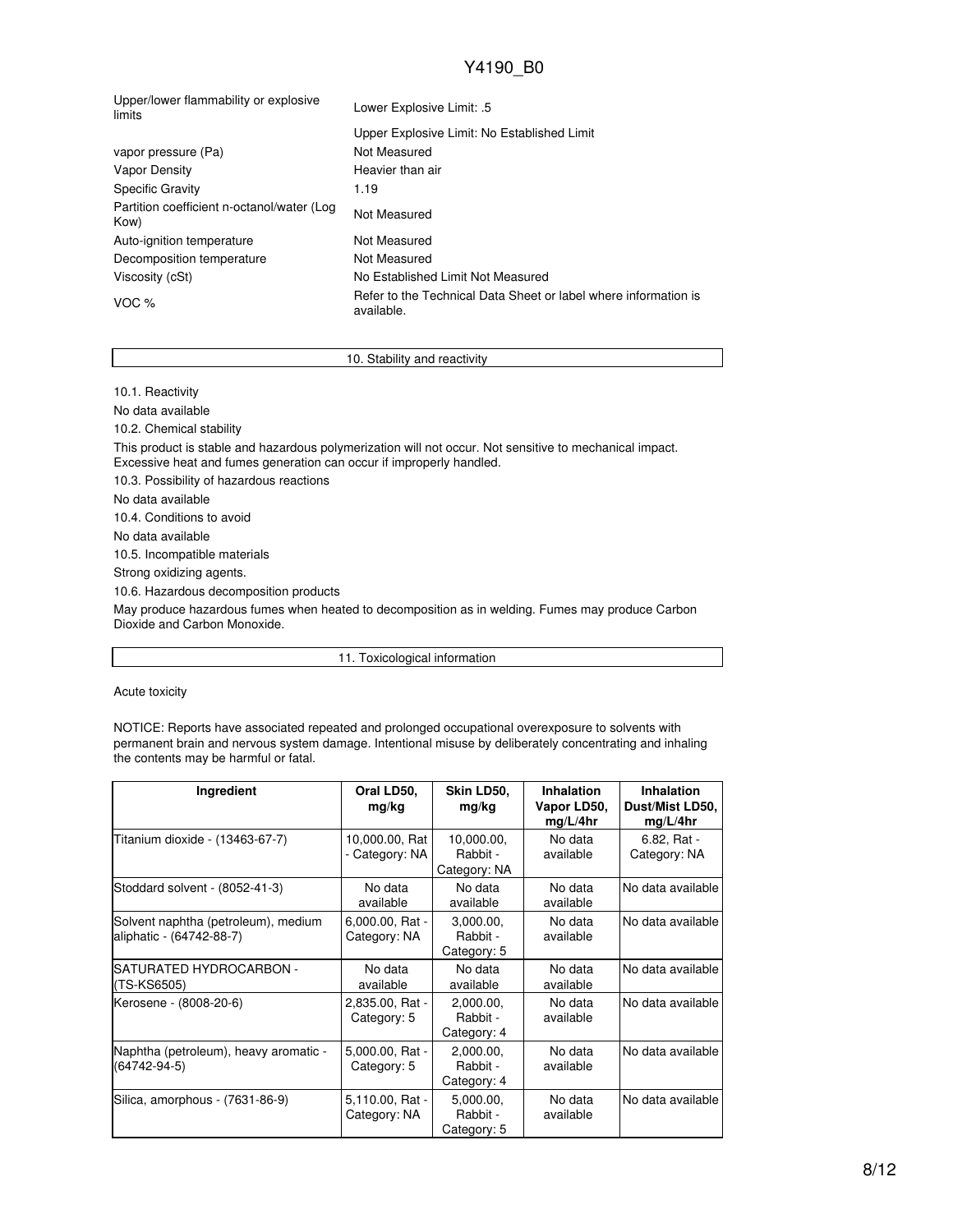| Aluminum hydroxide - (21645-51-2)                                 | 5,000.00, Rat -<br>Category: 5  | No data<br>available                   | No data<br>available        | INo data available |
|-------------------------------------------------------------------|---------------------------------|----------------------------------------|-----------------------------|--------------------|
| Petroleum distillates, hydrotreated light -<br>$(64742 - 47 - 8)$ | 5.000.00, Rat -<br>Category: 5  | 2.000.00.<br>Rabbit -<br>Category: 4   | No data<br>available        | INo data available |
| Propylene glycol monomethyl ether<br>acetate - (108-65-6)         | 8.532.00, Rat -<br>Category: NA | 5.000.00.<br>Rabbit -<br>Category: 5   | No data<br>available        | INo data available |
| Naphthalene - (91-20-3)                                           | 490.00, Rat -<br>Category: 4    | 20.000.00.<br>Rabbit -<br>Category: NA | No data<br>available        | No data available  |
| Methyl ethyl ketoxime - (96-29-7)                                 | 930.00, Rat -<br>Category: 4    | 2.000.00.<br>Rabbit -<br>Category: 4   | 20.00. Rat -<br>Category: 4 | No data available  |

| Item                                                                        | Category              | Hazard                |
|-----------------------------------------------------------------------------|-----------------------|-----------------------|
| Acute Toxicity (mouth)                                                      | Not Classified        | Not Applicable        |
| Acute Toxicity (skin)                                                       | Not Classified        | Not Applicable        |
| Acute Toxicity (inhalation)                                                 | <b>Not Classified</b> | Not Applicable        |
| Skin corrosion/irritation                                                   | Not Classified        | Not Applicable        |
| Eye damage/irritation                                                       | Not Classified        | Not Applicable        |
| Sensitization (respiratory)                                                 | Not Classified        | Not Applicable        |
| Sensitization (skin)                                                        | Not Classified        | Not Applicable        |
| Germ toxicity                                                               | Not Classified        | Not Applicable        |
| Carcinogenicity                                                             | Not Classified        | Not Applicable        |
| Reproductive Toxicity                                                       | Not Classified        | <b>Not Applicable</b> |
| Specific target organ systemic toxicity Not Classified<br>(single exposure) |                       | Not Applicable        |
| Specific target organ systemic<br>Toxicity (repeated exposure)              | Not Classified        | Not Applicable        |
| <b>Aspiration hazard</b>                                                    | <b>Not Classified</b> | Not Applicable        |

12. Ecological information

12.1. Toxicity

No additional information provided for this product. See Section 3 for chemical specific data.

### Aquatic Ecotoxicity

| Ingredient                                                         | 96 hr LC50 fish,<br>mg/l           | 48 hr EC50 crustacea,<br>mg/l | ErC50 algae,<br>mg/l                             |
|--------------------------------------------------------------------|------------------------------------|-------------------------------|--------------------------------------------------|
| Titanium dioxide -<br>(13463-67-7)                                 | 1,000.00, Fundulus<br>heteroclitus | 5.50, Daphnia magna           | 5.83 (72 hr), Pseudokirchneriella<br>subcapitata |
| Stoddard solvent -<br>(8052-41-3)                                  | Not Available                      | Not Available                 | Not Available                                    |
| Solvent naphtha<br>(petroleum), medium<br>aliphatic - (64742-88-7) | 800.00, Pimephales<br>promelas     | 100.00, Daphnia magna         | 450.00 (96 hr), Selenastrum<br>capricornutum     |
| <b>SATURATED</b><br>IHYDROCARBON -<br>(TS-KS6505)                  | Not Available                      | Not Available                 | $0.00$ ( $hr$ ),                                 |
| Kerosene - (8008-20-6)                                             | Not Available                      | Not Available                 | Not Available                                    |
| Naphtha (petroleum),<br>heavy aromatic -<br>(64742-94-5)           | 45.00, Pimephales<br>promelas      | 12.00, Daphnia magna          | 2.50 (72 hr), Skeletonema<br>costatum            |
| Silica, amorphous -<br>(7631-86-9)                                 | 10,000.00, Danio<br>rerio          | 10,000.00, Daphnia<br>magna   | 10,000.00 (72 hr), Scenedesmus<br>subspicatus    |
|                                                                    | Not Available                      | Not Available                 | Not Available                                    |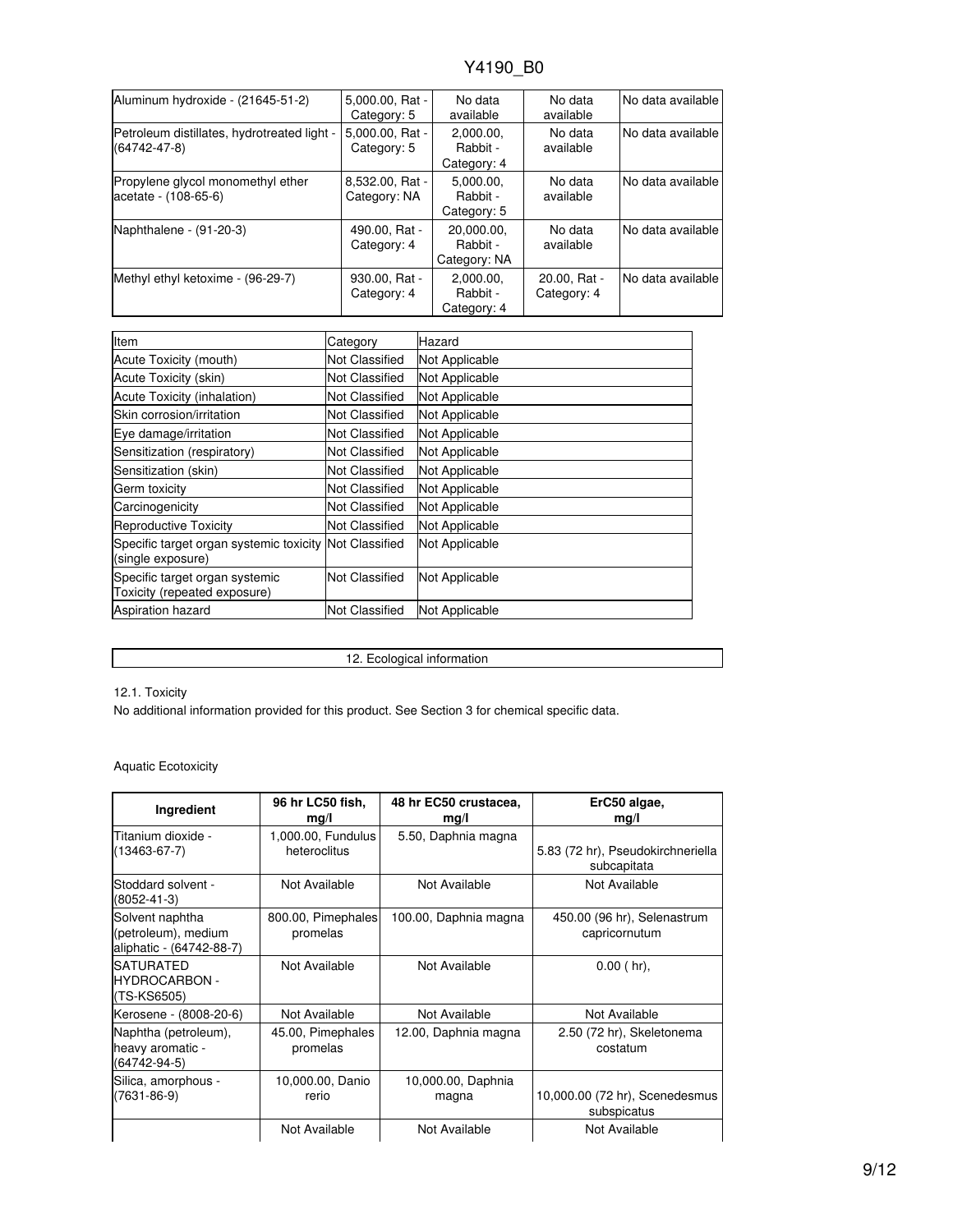| Aluminum hydroxide -<br>$(21645 - 51 - 2)$                           |                                 |                                        |                                           |
|----------------------------------------------------------------------|---------------------------------|----------------------------------------|-------------------------------------------|
| Petroleum distillates,<br>hydrotreated light -<br>$(64742 - 47 - 8)$ | 2.20, Lepomis<br>macrochirus    | 4,720.00, Dendronereides<br>heteropoda | Not Available                             |
| Propylene glycol<br>monomethyl ether<br>acetate - (108-65-6)         | 100.00, Salmo<br>gairdneri      | 500.00, Daphnia magna                  | Not Available                             |
| Naphthalene - (91-20-3)                                              | 0.99, Oncorhynchus<br>gorbuscha | 1.60, Daphnia magna                    | 68.21 (96 hr), Scenedesmus<br>subspicatus |
| Methyl ethyl ketoxime -<br>$(96-29-7)$                               | 320.00, Leuciscus<br>idus       | 500.00, Daphnia magna                  | 83.00 (72 hr), Scenedesmus<br>subspicatus |

12.2. Persistence and degradability No data available 12.3. Bioaccumulative potential Not Measured 12.4. Mobility in soil No data available 12.5. Results of PBT and vPvB assessment This product contains no PBT/vPvB chemicals. 12.6. Other adverse effects No data available

13. Disposal considerations

13.1. Waste treatment methods

Do not allow spills to enter drains or watercourses.

Dispose of in accordance with local, state and federal regulations. (Also reference RCRA information in Section 15 if listed).

| 14. Transport information                 |                                          |                                                                                          |                                     |                                                                                                |
|-------------------------------------------|------------------------------------------|------------------------------------------------------------------------------------------|-------------------------------------|------------------------------------------------------------------------------------------------|
|                                           |                                          |                                                                                          |                                     |                                                                                                |
| 14.1. UN number                           |                                          | UN 1263                                                                                  |                                     |                                                                                                |
| 14.2. UN proper shipping name             |                                          | PAINT - Marine pollutant (reaction product:<br>bisphenolA-(epichlorhydrin); epoxy resin) |                                     |                                                                                                |
| 14.3. Transport hazard class(es)          |                                          |                                                                                          |                                     |                                                                                                |
| DOT (Domestic Surface Transportation)     |                                          |                                                                                          |                                     | IMO / IMDG (Ocean Transportation)                                                              |
| <b>DOT Proper</b><br><b>Shipping Name</b> | <b>CONSUMER</b><br>COMMODITY,<br>ORM-D   |                                                                                          | <b>IMDG Proper</b><br>Shipping Name | PAINT - Marine pollutant<br>(reaction product:<br>bisphenolA-(epichlorhydrin);<br>epoxy resin) |
| <b>DOT Hazard Class</b>                   | Not Regulated                            |                                                                                          | Sub Class                           | IMDG Hazard Class Flammable Liquid, 3<br>Not applicable                                        |
| UN / NA Number                            | <b>UN 1263</b>                           |                                                                                          |                                     |                                                                                                |
| DOT Packing Group Not Regulated           |                                          |                                                                                          | <b>IMDG Packing</b><br>Group        | Ш                                                                                              |
| CERCLA/DOT RQ                             | 2229 gal. / 22077<br>lbs.                |                                                                                          | <b>System Reference</b><br>Code     | 181                                                                                            |
| 14.4. Packing group                       |                                          | Ш                                                                                        |                                     |                                                                                                |
| 14.5. Environmental hazards               |                                          |                                                                                          |                                     |                                                                                                |
| <b>IMDG</b>                               | Marine Pollutant: Yes (Titanium dioxide) |                                                                                          |                                     |                                                                                                |

14.6. Special precautions for user Not Applicable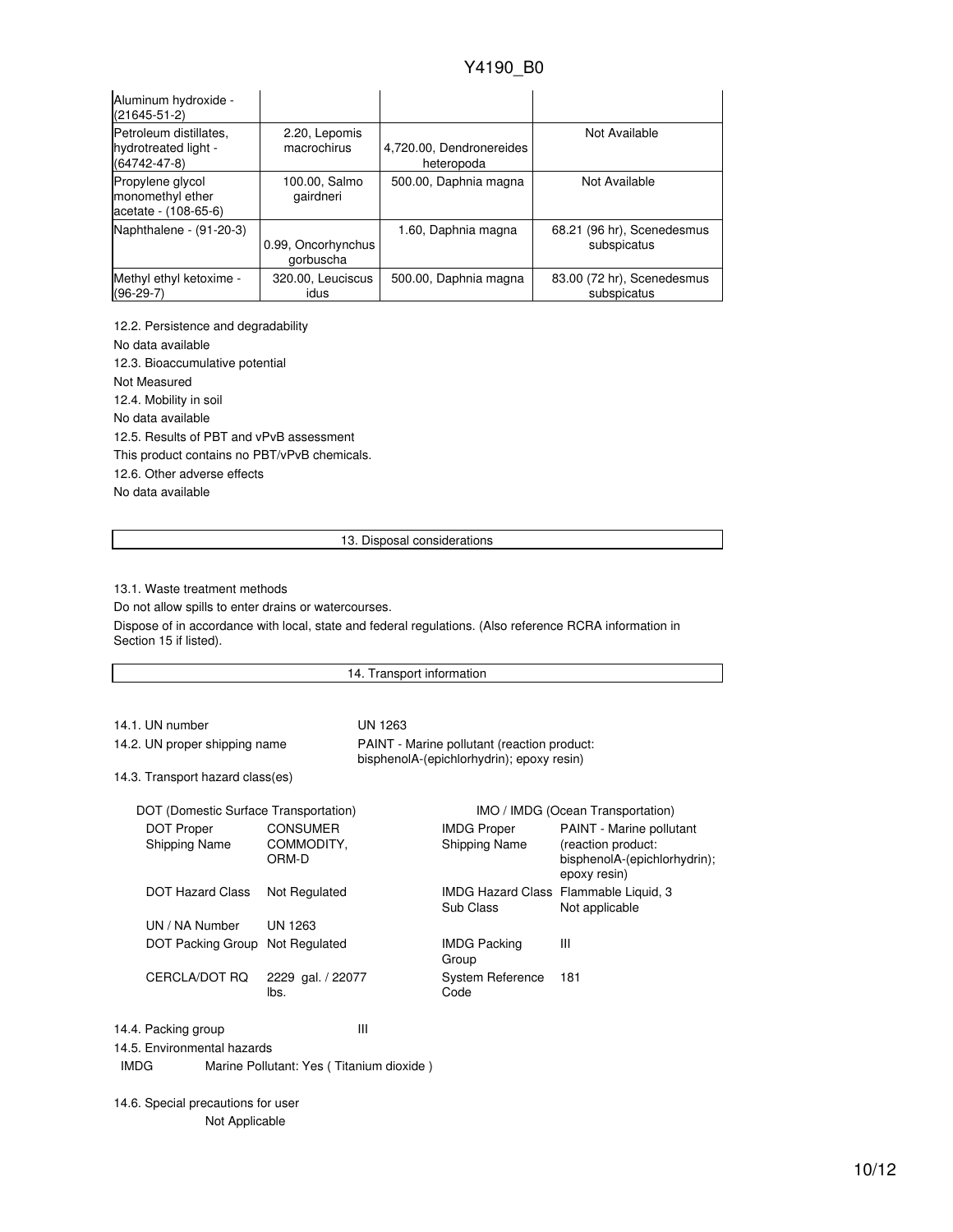## 14.7. Transport in bulk according to Annex II of MARPOL73/78 and the IBC Code Not Applicable

|                                                                           | 15. Regulatory information                                                                                                                                                                                                                                                        |  |  |  |  |
|---------------------------------------------------------------------------|-----------------------------------------------------------------------------------------------------------------------------------------------------------------------------------------------------------------------------------------------------------------------------------|--|--|--|--|
| <b>Regulatory Overview</b>                                                | The regulatory data in Section 15 is not intended to be all-inclusive, only selected<br>requlations are represented. All ingredients of this product are listed on the TSCA<br>(Toxic Substance Control Act) Inventory or are not required to be listed on the TSCA<br>Inventory. |  |  |  |  |
| <b>WHMIS Classification</b>                                               | B <sub>3</sub>                                                                                                                                                                                                                                                                    |  |  |  |  |
|                                                                           | DOT Marine Pollutants (10%):<br>(No Product Ingredients Listed)                                                                                                                                                                                                                   |  |  |  |  |
| DOT Severe Marine Pollutants (1%):<br>(No Product Ingredients Listed)     |                                                                                                                                                                                                                                                                                   |  |  |  |  |
| EPCRA 311/312 Chemicals and RQs (>.1%):                                   |                                                                                                                                                                                                                                                                                   |  |  |  |  |
| (100 lb final RQ; 45.4 kg final RQ)<br>Naphthalene                        |                                                                                                                                                                                                                                                                                   |  |  |  |  |
|                                                                           | Xylenes (o-, m-, p- isomers) (100 lb final RQ; 45.4 kg final RQ)                                                                                                                                                                                                                  |  |  |  |  |
| EPCRA 302 Extremely Hazardous (>.1%) :<br>(No Product Ingredients Listed) |                                                                                                                                                                                                                                                                                   |  |  |  |  |
| EPCRA 313 Toxic Chemicals (>.1%):                                         |                                                                                                                                                                                                                                                                                   |  |  |  |  |
| Naphthalene                                                               |                                                                                                                                                                                                                                                                                   |  |  |  |  |
| Xylenes (o-, m-, p- isomers)                                              |                                                                                                                                                                                                                                                                                   |  |  |  |  |
| Mass RTK Substances (>1%):                                                |                                                                                                                                                                                                                                                                                   |  |  |  |  |
| Kerosene                                                                  |                                                                                                                                                                                                                                                                                   |  |  |  |  |
| Silica, amorphous<br>Stoddard solvent                                     |                                                                                                                                                                                                                                                                                   |  |  |  |  |
| Titanium dioxide                                                          |                                                                                                                                                                                                                                                                                   |  |  |  |  |
| Penn RTK Substances (>1%) :                                               |                                                                                                                                                                                                                                                                                   |  |  |  |  |
| Kerosene                                                                  |                                                                                                                                                                                                                                                                                   |  |  |  |  |
| Silica, amorphous                                                         |                                                                                                                                                                                                                                                                                   |  |  |  |  |
| Stoddard solvent                                                          |                                                                                                                                                                                                                                                                                   |  |  |  |  |
| Titanium dioxide                                                          |                                                                                                                                                                                                                                                                                   |  |  |  |  |
| (No Product Ingredients Listed)                                           | Penn Special Hazardous Substances (>.01%) :                                                                                                                                                                                                                                       |  |  |  |  |
| <b>RCRA Status:</b>                                                       |                                                                                                                                                                                                                                                                                   |  |  |  |  |
| (No Product Ingredients Listed)                                           |                                                                                                                                                                                                                                                                                   |  |  |  |  |
| Kerosene                                                                  | N.J. RTK Substances (>1%):                                                                                                                                                                                                                                                        |  |  |  |  |
| Silica, amorphous                                                         |                                                                                                                                                                                                                                                                                   |  |  |  |  |
| Solvent naphtha (petroleum), medium aliphatic                             |                                                                                                                                                                                                                                                                                   |  |  |  |  |
| Stoddard solvent                                                          |                                                                                                                                                                                                                                                                                   |  |  |  |  |
| Titanium dioxide                                                          |                                                                                                                                                                                                                                                                                   |  |  |  |  |
| N.J. Special Hazardous Substances (> 01%) :                               |                                                                                                                                                                                                                                                                                   |  |  |  |  |
| Benzene, ethyl-                                                           |                                                                                                                                                                                                                                                                                   |  |  |  |  |
| Naphthalene                                                               |                                                                                                                                                                                                                                                                                   |  |  |  |  |
|                                                                           | Propylene glycol monomethyl ether                                                                                                                                                                                                                                                 |  |  |  |  |
|                                                                           | Solvent naphtha (petroleum), medium aliphatic                                                                                                                                                                                                                                     |  |  |  |  |
| Xylenes (o-, m-, p- isomers)                                              |                                                                                                                                                                                                                                                                                   |  |  |  |  |
| N.J. Env. Hazardous Substances (>.1%) :                                   |                                                                                                                                                                                                                                                                                   |  |  |  |  |
| Kerosene                                                                  |                                                                                                                                                                                                                                                                                   |  |  |  |  |
| Naphthalene                                                               |                                                                                                                                                                                                                                                                                   |  |  |  |  |
|                                                                           | Xylenes (o-, m-, p- isomers)                                                                                                                                                                                                                                                      |  |  |  |  |
| Proposition 65 - Carcinogens (>0%):                                       |                                                                                                                                                                                                                                                                                   |  |  |  |  |
| Benzene, ethyl-                                                           |                                                                                                                                                                                                                                                                                   |  |  |  |  |
| Naphthalene<br>Titanium dioxide                                           |                                                                                                                                                                                                                                                                                   |  |  |  |  |
| Proposition 65 - Female Repro Toxins (>0%):                               |                                                                                                                                                                                                                                                                                   |  |  |  |  |
| (No Product Ingredients Listed)                                           |                                                                                                                                                                                                                                                                                   |  |  |  |  |